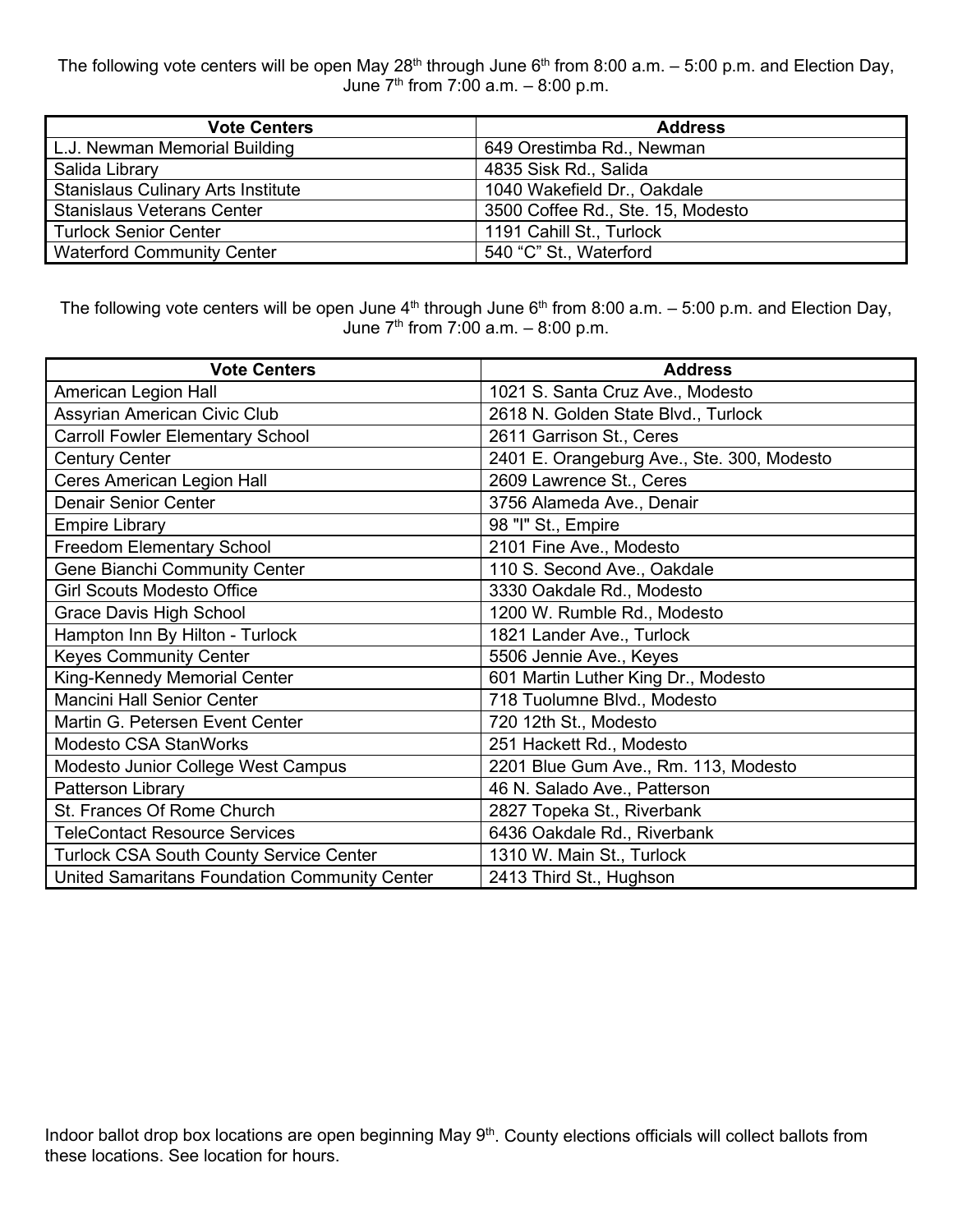| <b>Indoor Ballot Drop Boxes</b>   | <b>Address</b>                       |
|-----------------------------------|--------------------------------------|
| Ceres City Hall                   | 2220 Magnolia St., Ceres             |
| Denair Library                    | 4801 Kersey Rd., Denair              |
| <b>Elections Main Office</b>      | 1021 "I" St., Modesto                |
| <b>Empire Library</b>             | 98 "I" St., Empire                   |
| FoodMaxx                          | 1845 Countryside Dr., Turlock        |
| FoodMaxx                          | 2020 W. Briggsmore Ave., Modesto     |
| Hughson City Hall                 | 7018 Pine St., Hughson               |
| <b>Keyes Library</b>              | 4420 Maud Ave., Keyes                |
| <b>MaxxValue</b>                  | 415 Paradise Rd., Modesto            |
| Nob Hill Foods                    | 1945 "N" St., Newman                 |
| Oakdale Library                   | 151 S. 1st St., Oakdale              |
| <b>O'Brien's Market</b>           | 839 W. Roseburg Ave., Modesto        |
| <b>O'Brien's Market</b>           | 4120 Dale Rd., Modesto               |
| <b>O'Brien's Market</b>           | 6331 Oakdale Rd., Riverbank          |
| <b>Postal Connections</b>         | 1700 McHenry Ave., Ste. 65B, Modesto |
| Raley's                           | 3430 Tully Rd., #40, Modesto         |
| Save Mart                         | 2595 Geer Rd., Turlock               |
| Save Mart                         | 1449 E. "F" St., Oakdale             |
| <b>Save Mart</b>                  | 2920 E. Whitmore Ave., Ceres         |
| <b>Save Mart</b>                  | 1035 Sperry Ave., Patterson          |
| <b>Save Mart</b>                  | 2100 Standiford Ave., Modesto        |
| <b>Stanislaus Veterans Center</b> | 3500 Coffee Rd., Ste. 15, Modesto    |
| <b>Turlock City Hall</b>          | 156 S. Broadway, Ste. 230, Turlock   |
| <b>Waterford City Hall</b>        | 101 "E" St., Waterford               |

Outdoor ballot drop boxes are open beginning May 9<sup>th</sup>. Outdoor ballot drop boxes are open for 24 hours and close at 8:00 p.m. on Election Day. County elections officials will collect ballots from these locations.

| <b>Outdoor Ballot Drop Boxes</b> | <b>Address</b>          |
|----------------------------------|-------------------------|
| <b>Burchell Nursery</b>          | 12000 Hwy. 120, Oakdale |
| Elections Main Office            | 1021 "I" St., Modesto   |
| Salida Library                   | 4835 Sisk Rd., Salida   |

Drive up and drop-off your ballot with authorized elections workers at a curbside ballot drop-off location. Locations open Monday, June 6<sup>th</sup> 8:00 a.m. – 5:00 p.m. and Election Day, June 7<sup>th</sup> 7:00 a.m. – 8:00 p.m.

|  |  | Los siguientes centros de votación estarán abiertos el 28 de mayo hasta el 6 de junio de 8:00 a.m. – 5:00 p.m. y |
|--|--|------------------------------------------------------------------------------------------------------------------|
|  |  |                                                                                                                  |

| <b>Curbside Ballot Drop Off</b>           | <b>Address</b>               |
|-------------------------------------------|------------------------------|
| California State University, Stanislaus   | 1 University Circle, Turlock |
| Gallo Center for the Arts                 | 1000 "I" St., Modesto        |
| John Thurman Field                        | 6001 Neece Dr., Modesto      |
| <b>Stanislaus Culinary Arts Institute</b> | 1040 Wakefield Dr., Oakdale  |

el Día de las Elecciones el 7 de junio de 7:00 a.m. – 8:00 p.m.

| Centros de Votación<br><b>Dirección</b> |
|-----------------------------------------|
|-----------------------------------------|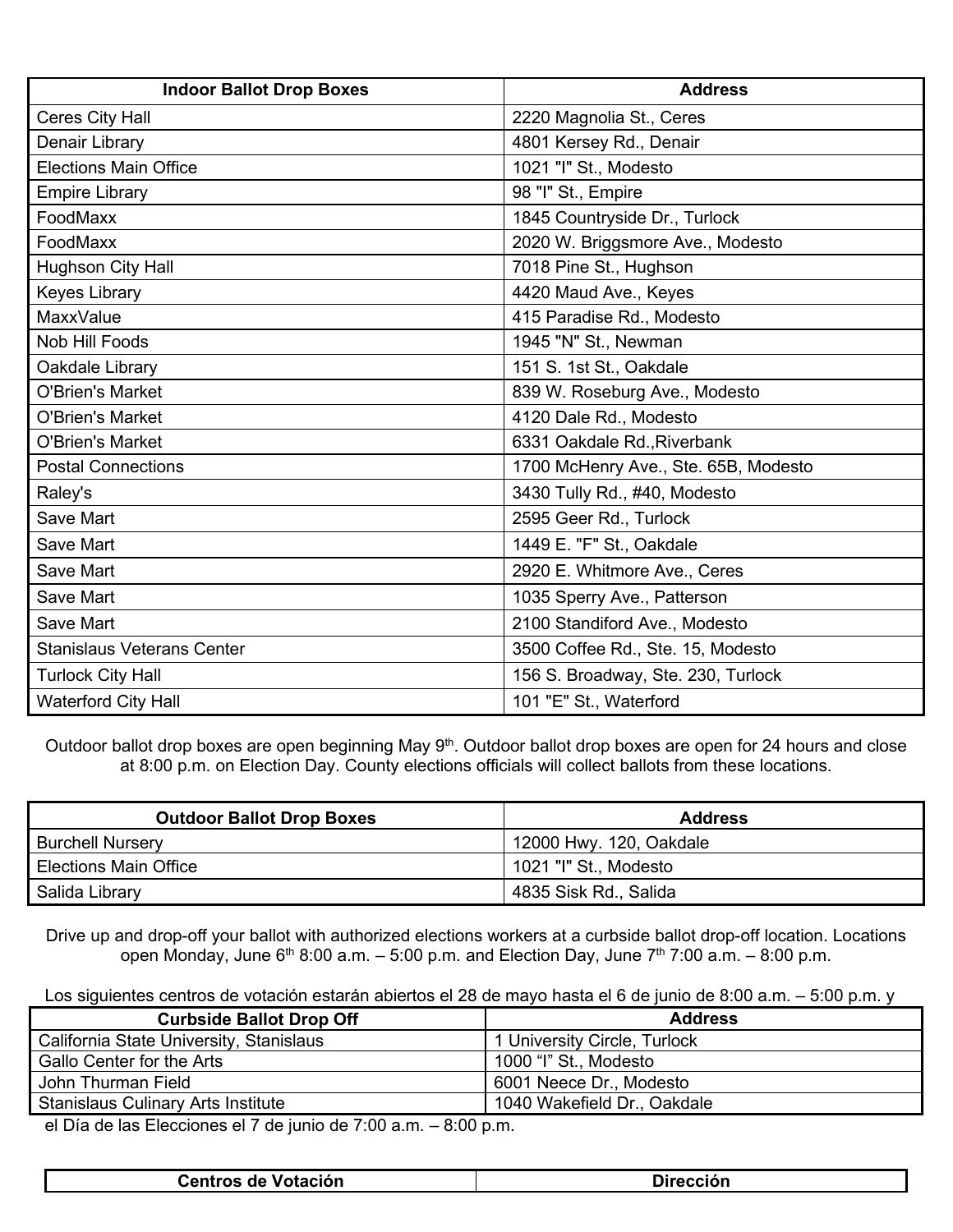| L.J. Newman Memorial Building             | 649 Orestimba Rd., Newman         |
|-------------------------------------------|-----------------------------------|
| Salida Library                            | 4835 Sisk Rd., Salida             |
| <b>Stanislaus Culinary Arts Institute</b> | 1040 Wakefield Dr., Oakdale       |
| <b>Stanislaus Veterans Center</b>         | 3500 Coffee Rd., Ste. 15, Modesto |
| <b>Turlock Senior Center</b>              | 1191 Cahill St., Turlock          |
| <b>Waterford Community Center</b>         | 540 "C" St., Waterford            |

Los siguientes centros de votación estarán abiertos el 4 de junio hasta el 6 de junio de 8:00 a.m. – 5:00 p.m. y el Día de las Elecciones el 7 de junio de 7:00 a.m. – 8:00 p.m.

| <b>Centros de Votación</b>                     | <b>Dirección</b>                           |
|------------------------------------------------|--------------------------------------------|
| American Legion Hall                           | 1021 S. Santa Cruz Ave., Modesto           |
| Assyrian American Civic Club                   | 2618 N. Golden State Blvd., Turlock        |
| <b>Carroll Fowler Elementary School</b>        | 2611 Garrison St., Ceres                   |
| <b>Century Center</b>                          | 2401 E. Orangeburg Ave., Ste. 300, Modesto |
| Ceres American Legion Hall                     | 2609 Lawrence St., Ceres                   |
| <b>Denair Senior Center</b>                    | 3756 Alameda Ave., Denair                  |
| <b>Empire Library</b>                          | 98 "I" St., Empire                         |
| <b>Freedom Elementary School</b>               | 2101 Fine Ave., Modesto                    |
| Gene Bianchi Community Center                  | 110 S. Second Ave., Oakdale                |
| <b>Girl Scouts Modesto Office</b>              | 3330 Oakdale Rd., Modesto                  |
| <b>Grace Davis High School</b>                 | 1200 W. Rumble Rd., Modesto                |
| Hampton Inn By Hilton - Turlock                | 1821 Lander Ave., Turlock                  |
| <b>Keyes Community Center</b>                  | 5506 Jennie Ave., Keyes                    |
| King-Kennedy Memorial Center                   | 601 Martin Luther King Dr., Modesto        |
| <b>Mancini Hall Senior Center</b>              | 718 Tuolumne Blvd., Modesto                |
| Martin G. Petersen Event Center                | 720 12th St., Modesto                      |
| Modesto CSA StanWorks                          | 251 Hackett Rd., Modesto                   |
| Modesto Junior College West Campus             | 2201 Blue Gum Ave., Rm. 113, Modesto       |
| Patterson Library                              | 46 N. Salado Ave., Patterson               |
| St. Frances Of Rome Church                     | 2827 Topeka St., Riverbank                 |
| <b>TeleContact Resource Services</b>           | 6436 Oakdale Rd., Riverbank                |
| <b>Turlock CSA South County Service Center</b> | 1310 W. Main St., Turlock                  |
| United Samaritans Foundation Community Center  | 2413 Third St., Hughson                    |

Las ubicaciones de los buzones de boleta interiores están abiertas a partir del 9 de mayo. Los funcionarios electorales del condado coleccionarán boletas de estas ubicaciones. Ver ubicaciones para las horas.

| <b>Buzones de Boleta Interiores</b> | <b>Dirección</b>         |
|-------------------------------------|--------------------------|
| Ceres City Hall                     | 2220 Magnolia St., Ceres |
| Denair Library                      | 4801 Kersey Rd., Denair  |
| <b>Elections Main Office</b>        | 1021 "I" St., Modesto    |